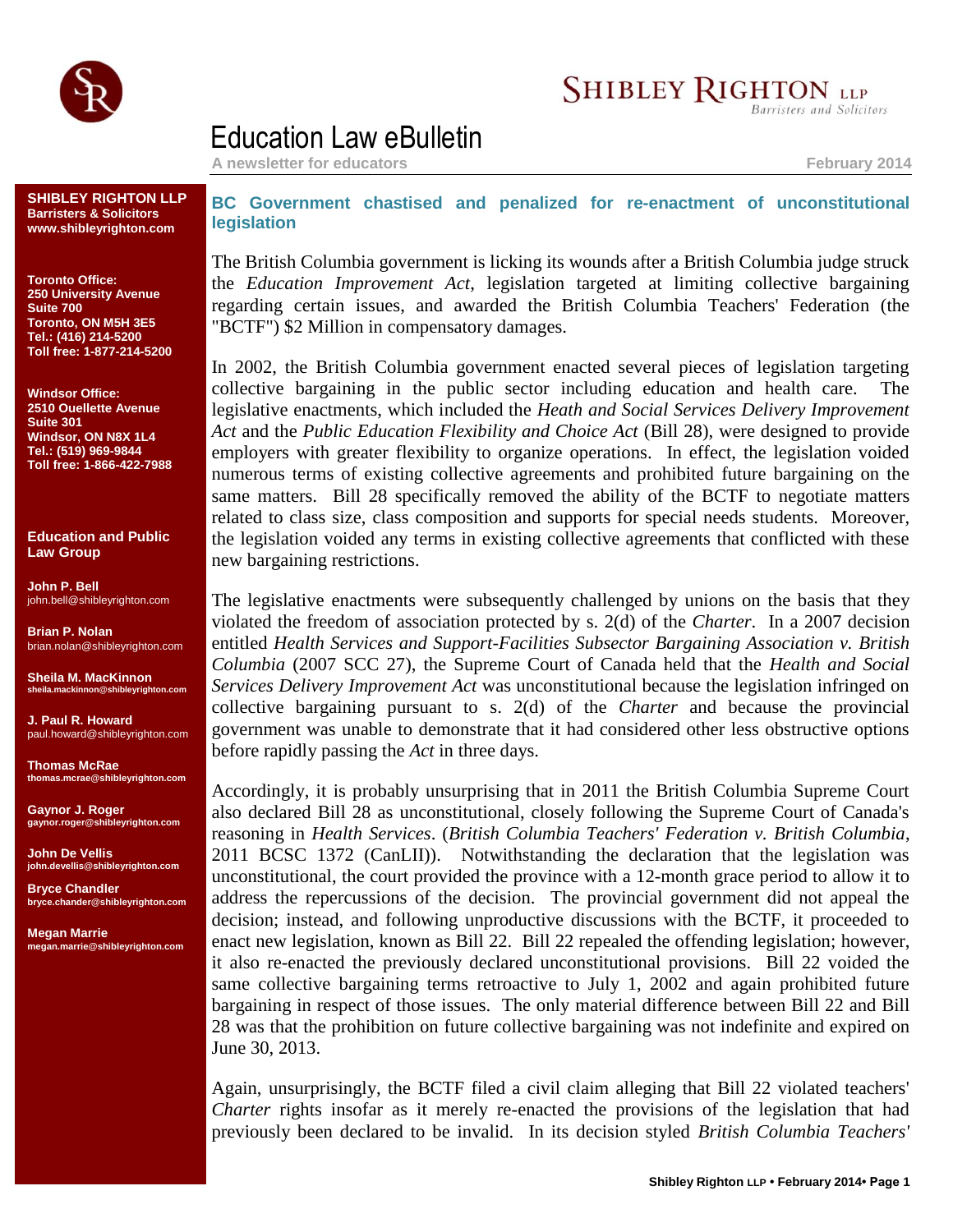*Federation v. British Columbia* [2014] B.C.J. No. 91, the Supreme Court of British Columbia agreed. Justice Susan Griffin held that Bill 22 substantially interfered with teachers' freedom of association. In this respect, Justice Griffin made several significant findings.

First, Justice Griffin held that the consultation process with the BCTF prior to the enactment of Bill 22 did not remedy the breach s. 2(d). Justice Griffin accurately recognized that consultation is not generally required prior to the enactment of legislation, but that consultation would not likely act to remedy a *Charter* breach. In any event, the court held that the government's actions demonstrated that its consultation with the union did not exhibit a good faith negotiation. The evidence accepted by the court was that the province started from the position that it was going to re-enact the legislation regardless of the consultation. With this in mind, the court held that there was no meaningful dialogue between the parties.

Second, the court held that the expiry of the restrictions on collective bargaining did not save the legislation. The impugned legislation voided and completely deleted certain terms from collective agreements, which would not be restored after June 30, 2013. Therefore, and contrary to the government's assertion that the right to bargain would be fully restored, the rights that had been previously bargained between parties were removed entirely and there was no guarantee that those rights would ever be restored. In Justice Griffin's opinion, the expiry date written into Bill 22 did not alleviate the serious impairment to collective bargaining.

Finally, although the court held that the government's objectives of promoting flexibility and choice were pressing and substantial, the province had already failed in relying on these goals for justifying the infringement of s. 2(d) of the Charter in its attempt to defend Bill 28; the 2011 decision clearly provided that these goals could be accomplished within the collective bargaining process.

As a result, and having declared both Bill 28 and its successor, Bill 22, unconstitutional, the court held that the collective agreement provisions that had been deleted by virtue of the legislation were restored, retroactive to 2002, and could be the subject of future bargaining. In addition, in ordering that the British Columbia government to pay the BCTF \$2 million in damages Justice Griffin stated that such an award would deter future attempts to re-enact unconstitutional legislation.

In our view, this decision raises interesting issues as they relate to government negotiation with bargaining units. Ontario is no stranger to these types of negotiations, the most recent round of negotiations resulting in the hotly-debated *Putting Students First Act* (Bill 115), which was subsequently repealed. However, these decisions will not likely impact ongoing government involvement in collective bargaining. Based on previous jurisprudence regarding judicial review of legislative decision-making, unless required by statute or other legitimate expectation, there will be little requirement for a legislature to consult with any party prior to the enactment of legislation. However, both the *Health Services* and the *British Columbia Teachers' Federation* decisions above suggest that meaningful consultation with a union may provide an avenue by which the legislature could justify the infringement of a *Charter* right. Whether meaningful consultation will ever, in fact, lead to such a decision remains to be seen; it is unlikely that the British Columbia government will be testing those waters anytime soon.

## **I cannot tell a lie: I should have chopped down the cherry tree**

It won't come as a surprise to any reader when I say that there are many risks of injury to students on the schoolyard. One need only look at an asphalt play area to see the potential of injury ranging from skinned knees to broken or twisted ankles or worse. Courts have held that occupiers' liability will not hold an occupier to a standard of perfection; the question will be whether the defendant's actions were reasonable in all the circumstances, which will require a case-by-case analysis.